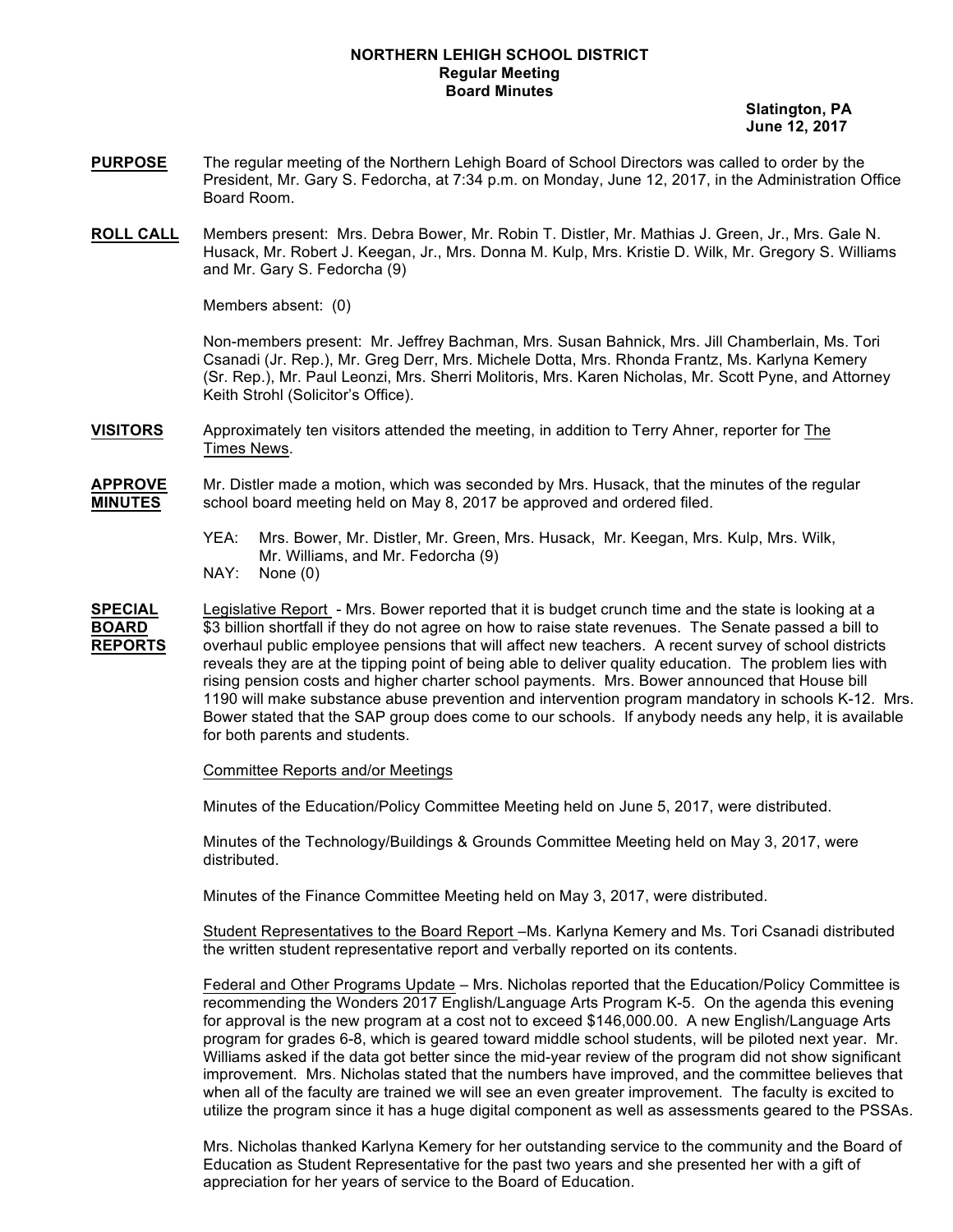| <b>SPECIAL</b><br><b>BOARD</b><br><b>REPORTS</b><br>(cont.)   | increasing slightly, which is due to the STEB formula that changes every year.                                                                                                              | Business Manager's Report - Mrs. Frantz reported that our Act 80 day was approved. Our local<br>auditors will be here on Friday. Mrs. Frantz reported that in the minutes of the Finance Committee<br>Meeting, you can see an update on where we stand with Medical Access. Mrs. Molitoris announced<br>that the final budget is on the agenda for approval, along with the homestead/farmstead resolution.<br>There will be a reduction of \$268 for homestead/farmstead and the budget includes a 0 mil<br>increase. Mr. Williams asked that Mrs. Molitoris meet with the press to clarify the equalization of the<br>mills and how that affects the tax bills. Mrs. Molitoris acknowledged that she will let Terry Ahner<br>know. Mrs. Husack questioned that it is not a \$0 increase across the board? Mrs. Molitoris<br>explained that Northampton County tax bills are decreasing and Lehigh County tax bills are |
|---------------------------------------------------------------|---------------------------------------------------------------------------------------------------------------------------------------------------------------------------------------------|--------------------------------------------------------------------------------------------------------------------------------------------------------------------------------------------------------------------------------------------------------------------------------------------------------------------------------------------------------------------------------------------------------------------------------------------------------------------------------------------------------------------------------------------------------------------------------------------------------------------------------------------------------------------------------------------------------------------------------------------------------------------------------------------------------------------------------------------------------------------------------------------------------------------------|
|                                                               |                                                                                                                                                                                             | Mr. Green left the meeting during the Business Manager's report and did not return.                                                                                                                                                                                                                                                                                                                                                                                                                                                                                                                                                                                                                                                                                                                                                                                                                                      |
|                                                               | superintendent search.                                                                                                                                                                      | Mr. Fedorcha reported that an executive session was held on Saturday, June 3, 2017 to discuss the                                                                                                                                                                                                                                                                                                                                                                                                                                                                                                                                                                                                                                                                                                                                                                                                                        |
|                                                               | personnel issues.                                                                                                                                                                           | Mr. Fedorcha reported that an executive session was held prior to tonight's meeting to discuss                                                                                                                                                                                                                                                                                                                                                                                                                                                                                                                                                                                                                                                                                                                                                                                                                           |
| <b>PERSONNEL</b>                                              | the following personnel items:                                                                                                                                                              | Mrs. Kulp made a motion, which was seconded by Mrs. Bower that the Board of Education approves                                                                                                                                                                                                                                                                                                                                                                                                                                                                                                                                                                                                                                                                                                                                                                                                                           |
| Resignation<br>K. Bechtel                                     | Elementary School, effective immediately.                                                                                                                                                   | Accept the resignation of Kelly Bechtel from her position as Lunch Room Monitor at Peters                                                                                                                                                                                                                                                                                                                                                                                                                                                                                                                                                                                                                                                                                                                                                                                                                                |
| Resignation<br>D. Hollenbach                                  | Assistant Superintendent, effective June 29, 2017.                                                                                                                                          | Accept the resignation of Debi Hollenbach from her position as Administrative Secretary to the                                                                                                                                                                                                                                                                                                                                                                                                                                                                                                                                                                                                                                                                                                                                                                                                                           |
| Resignation<br>A. Meyers                                      | Accept the resignation of Andrea Meyers from her position as Physics Teacher at the Senior High<br>School effective June 13, 2017. Mrs. Meyers has accepted a position in another district. |                                                                                                                                                                                                                                                                                                                                                                                                                                                                                                                                                                                                                                                                                                                                                                                                                                                                                                                          |
| Resignation<br>R. Reiter                                      | School effective School June 30, 2017. Mrs. Reiter is moving out of the district.                                                                                                           | Accept the resignation of Rachel Reiter from her position as Choral/Music Teacher at the Senior High                                                                                                                                                                                                                                                                                                                                                                                                                                                                                                                                                                                                                                                                                                                                                                                                                     |
| Resignation<br>V. Scheffler                                   | the end of the work day June 8, 2017.                                                                                                                                                       | Accept the resignation of Veronica Scheffler from her position as Cafeteria/Hall Monitor, effective                                                                                                                                                                                                                                                                                                                                                                                                                                                                                                                                                                                                                                                                                                                                                                                                                      |
| Appointment<br>Instructional                                  | Rajeev Gupta*<br>Assignment:<br>Salary:                                                                                                                                                     | <b>Temporary Professional Employee</b><br>Physics Teacher at the Senior High School replacing<br>Andrea Meyers who resigned.<br>\$52,975.00 (Step 1B +24 on the 2017-2018 CBA Salary<br>Schedule)                                                                                                                                                                                                                                                                                                                                                                                                                                                                                                                                                                                                                                                                                                                        |
|                                                               | Effective:<br>* Pending Verification of Missing Personnel File Items                                                                                                                        | August 21, 2017                                                                                                                                                                                                                                                                                                                                                                                                                                                                                                                                                                                                                                                                                                                                                                                                                                                                                                          |
| Administrative<br>Transfer<br>C. McShane                      | <b>Christina McShane</b><br>From:<br>To:<br>Salary:<br>Effective:                                                                                                                           | 4 <sup>th</sup> Grade Teacher Slatington Elementary School<br>Kindergarten Teacher Peters Elementary School replacing<br>Deborah Geiger who retired.<br>No change in salary<br>August 21, 2017                                                                                                                                                                                                                                                                                                                                                                                                                                                                                                                                                                                                                                                                                                                           |
| Change of<br>Status Non-<br>Instructional<br>K. Ruland        | <b>Kimberly Ruland</b><br>From:<br>To:<br>Salary:<br>Effective:                                                                                                                             | 5 Hours per Day High School Cook's Helper<br>5.5 Hours per Day High School Cook's Helper<br>No change in salary<br>August 23, 2017                                                                                                                                                                                                                                                                                                                                                                                                                                                                                                                                                                                                                                                                                                                                                                                       |
| Change of<br>Classification<br>Non-Instructional<br>J. Farber | Jamie Farber<br>From:<br>To:<br>Effective:                                                                                                                                                  | 11 Month Clerk Typist<br>12 Month Clerk Typist<br>July 1, 2017                                                                                                                                                                                                                                                                                                                                                                                                                                                                                                                                                                                                                                                                                                                                                                                                                                                           |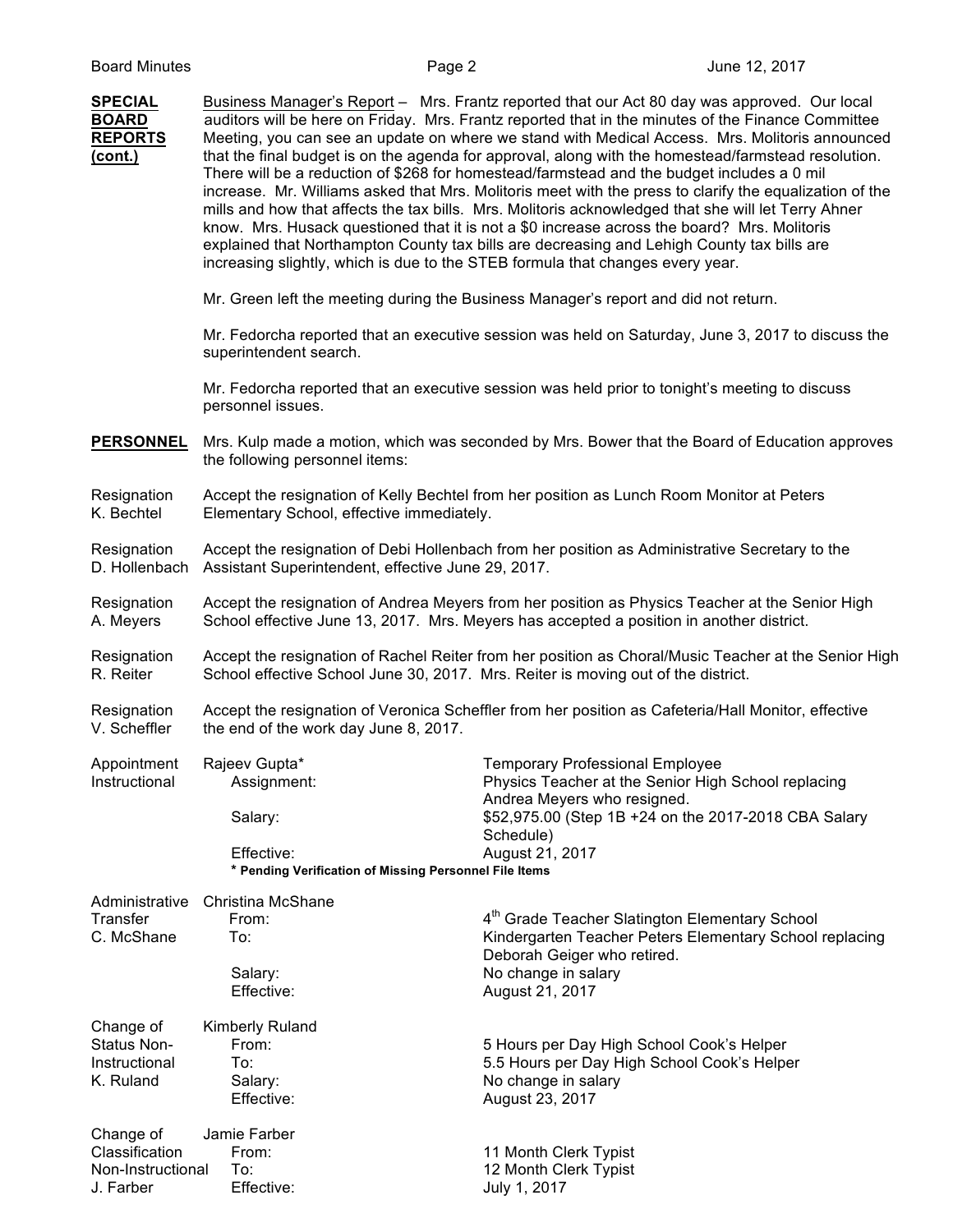| <b>PERSONNEL</b><br>(cont)<br>Change of<br>Classification<br>Non-Instructional<br>D. Lengel | Diane Lengel<br>From:<br>To:<br>Effective:                                                                                                                                                                                                                                                                                                                                                                                            | 11 Month Clerk Typist<br>12 Month Clerk Typist<br>July 1, 2017                                                                                                                                                                                                                   |              |
|---------------------------------------------------------------------------------------------|---------------------------------------------------------------------------------------------------------------------------------------------------------------------------------------------------------------------------------------------------------------------------------------------------------------------------------------------------------------------------------------------------------------------------------------|----------------------------------------------------------------------------------------------------------------------------------------------------------------------------------------------------------------------------------------------------------------------------------|--------------|
| TVR Adm.<br>Secretary<br>K. Hill                                                            | Authorize administration to hire a Temporary Vacancy Replacement Administrative Secretary to the<br>Assistant Superintendent effective immediately until September 1, 2017, at a rate of \$15.00 per hour.                                                                                                                                                                                                                            |                                                                                                                                                                                                                                                                                  |              |
| Leave                                                                                       | Family Medical Approve the request of employee #6666 to take a Family Medical Leave for the birth of a child.<br>Employee is requesting to use accumulated sick and personal days while unable to work. Upon<br>exhaustion of sick days and personal days, she is requesting a two week family medical leave.<br>Employee plans to return to her current position upon release from her physician, on or about<br>October 2, 2017.    |                                                                                                                                                                                                                                                                                  |              |
| Unpaid Leave                                                                                | release from her physician.                                                                                                                                                                                                                                                                                                                                                                                                           | Approve an unpaid medical leave of absence for employee #1749 for the second semester of the<br>2016-2017, for her own medical reasons. Employee plans to return to her current position upon                                                                                    |              |
|                                                                                             | release from her physician.                                                                                                                                                                                                                                                                                                                                                                                                           | Approve an unpaid medical leave of absence for employee #1510 for the first semester of the<br>2017-2018, for her own medical reasons. Employee plans to return to her current position upon                                                                                     |              |
| Substitute<br>Non-Instruct-<br>Schedule:                                                    |                                                                                                                                                                                                                                                                                                                                                                                                                                       | Approve the following individuals as substitute secretary/instructional aide for the 2017-2018 school<br>year at the 2017-2018 substitute rate as approved on the Supplemental Personnel Salary                                                                                  |              |
| ional                                                                                       | Kelly Bechtel                                                                                                                                                                                                                                                                                                                                                                                                                         |                                                                                                                                                                                                                                                                                  |              |
| Senior High<br>Detention<br>Supervisors                                                     | Approve to appoint the following list of people as Secondary Detention Monitors in the Senior<br>High School for the 2017-2018 school year. Work will be on an as needed basis and compensation<br>will be at a salary of \$20.00 per hour worked.<br><b>Elizabeth Doll</b><br>Patricia Ingles                                                                                                                                        |                                                                                                                                                                                                                                                                                  |              |
| Substitute<br>Detention<br>Supervisor                                                       | compensation will be at a salary of \$20.00 per hour worked:<br>Connie Check                                                                                                                                                                                                                                                                                                                                                          | Approve to appoint the following person as Substitute Secondary Detention Monitors for the<br>Senior High School for the 2017-2018 school year. Work will be on an as needed basis and                                                                                           |              |
| Middle<br>School<br>Administrative<br>Detention<br>Supervisor                               | Approve to appoint Debra Knerr and Dawn Tulio as Administrative Detention Supervisors in<br>the Middle School. Mrs. Knerr will cover the Monday detentions from 2:20 p.m. to 3:20 p.m.<br>and Mrs. Tulio will cover the Wednesday detentions from 2:20 p.m. to 3:20 p.m. They will work<br>throughout the 2017-2018 school year on Mondays and Wednesdays that warrant detention coverage.<br>Salary will be \$20.00 per hour worked. |                                                                                                                                                                                                                                                                                  |              |
| Co-Curricular<br>Change of<br><b>Status</b>                                                 | Approve the motion to change the stipend of Tracy Karpowich from Sophomore Advisor - \$671.00,<br>that was originally approved at the September 12, 2016 school board meeting, to a stipend of<br>\$503.00 for the 2016-2017 school year.                                                                                                                                                                                             |                                                                                                                                                                                                                                                                                  |              |
|                                                                                             | * Pending Verification of Missing Personnel File Items                                                                                                                                                                                                                                                                                                                                                                                | Approve the motion to change the status of Britani Pristash* from Volunteer Assistant Field Hockey<br>Coach which was approved at the December 5, 2016 board meeting, to full time Middle School<br>Field Hockey Coach at a stipend of \$2,842.00 for the 2017-2018 school year. |              |
| Co-Curricular<br>Appointment<br>2016-2017                                                   | <b>Allison Chruscial</b>                                                                                                                                                                                                                                                                                                                                                                                                              | Sophomore Class Advisor                                                                                                                                                                                                                                                          | 168.00<br>\$ |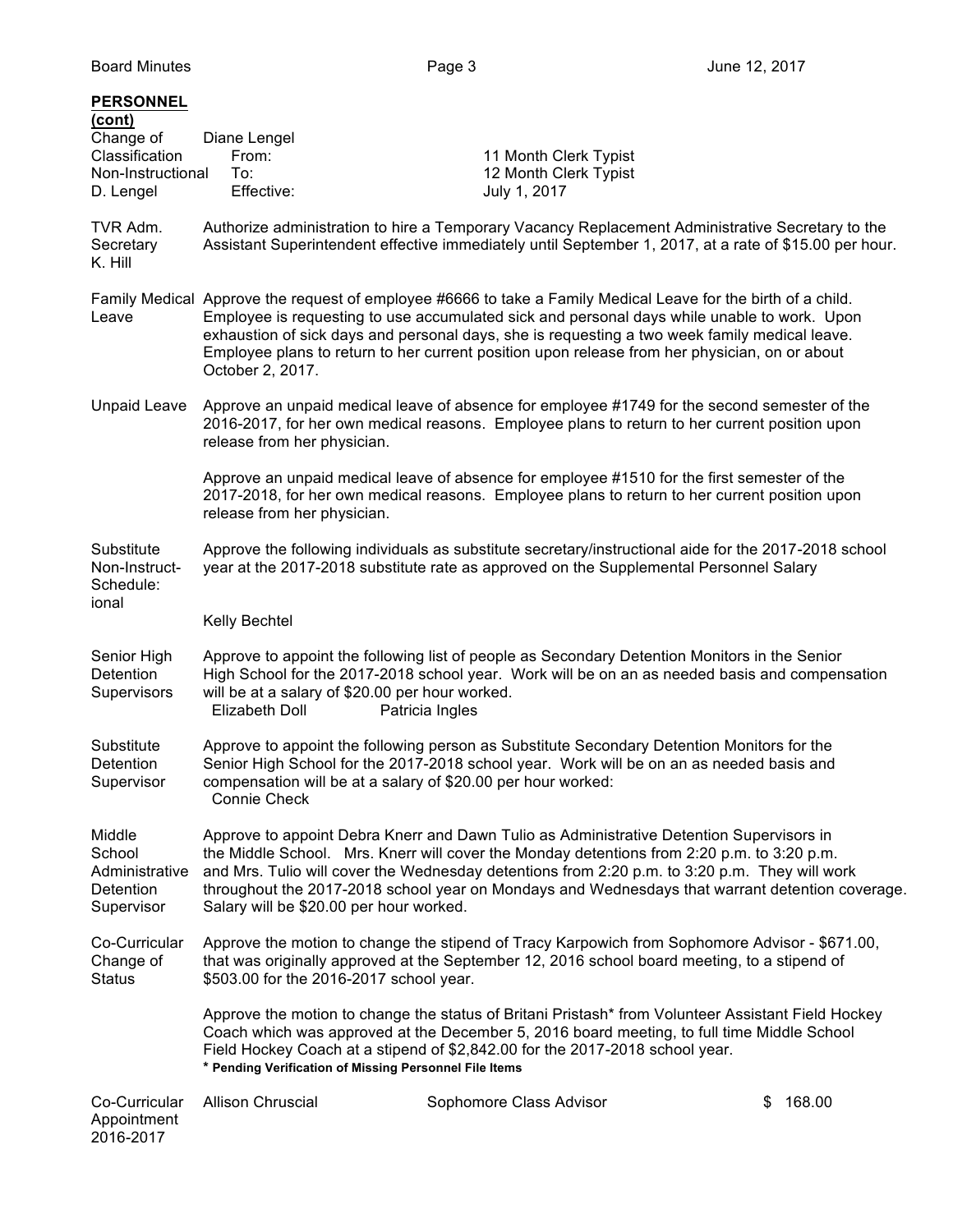| <b>PERSONNEL</b><br>(cont.)<br>Co-Curricular<br>Appointment<br>2017-2018 | YEA:<br>NAY:                                                                                                                                                                                                                                                                                                  | Shauna Poling*<br>Assistant Field Hockey Coach<br>* Pending Verification of Missing Personnel File Items<br>Mrs. Bower, Mr. Distler, Mrs. Husack, Mr. Keegan, Mrs. Kulp, Mrs. Wilk, Mr. Williams, and<br>Mr. Fedorcha (8)<br>None $(0)$                                                                                      | \$2,990.00 |
|--------------------------------------------------------------------------|---------------------------------------------------------------------------------------------------------------------------------------------------------------------------------------------------------------------------------------------------------------------------------------------------------------|------------------------------------------------------------------------------------------------------------------------------------------------------------------------------------------------------------------------------------------------------------------------------------------------------------------------------|------------|
| <b>POLICY</b>                                                            | Mrs. Husack made a motion, which was seconded by Mr. Williams, that the Board of Education<br>approves the following policy items: Mr. Fedorcha clarified that policies listed under "B" are<br>being approved with a waiver of the second reading due to the need to have them in place by<br>June 30, 2017. |                                                                                                                                                                                                                                                                                                                              |            |
| <b>Board Policy</b><br>First<br>Reading                                  |                                                                                                                                                                                                                                                                                                               | Approve school board policy #203 - Pupils - Communicable Diseases and Immunizations, as<br>presented after first reading.                                                                                                                                                                                                    |            |
|                                                                          |                                                                                                                                                                                                                                                                                                               | Approve school board policy #204 - Pupils - Attendance, as presented after first reading.                                                                                                                                                                                                                                    |            |
|                                                                          |                                                                                                                                                                                                                                                                                                               | Approve school board policy #209.2 - Pupils - Diabetes Management, as presented after first reading.                                                                                                                                                                                                                         |            |
|                                                                          |                                                                                                                                                                                                                                                                                                               | Approve school board policy #808 - Operations - Food Services, as presented after first reading.                                                                                                                                                                                                                             |            |
|                                                                          |                                                                                                                                                                                                                                                                                                               | Approve school board policy #824 - Operations - Maintaining Professional Adult/Student Boundaries,<br>after first reading.                                                                                                                                                                                                   |            |
| <b>Board Policy</b><br><b>First Reading</b><br><b>Waive Second</b>       |                                                                                                                                                                                                                                                                                                               | Approval to waive the second reading of the following policies in order to meet the federal require-<br>ments in a timely manner:                                                                                                                                                                                            |            |
| Reading                                                                  |                                                                                                                                                                                                                                                                                                               | Approve and adopt school board policy #246 - Pupils - School Wellness, as presented.                                                                                                                                                                                                                                         |            |
|                                                                          |                                                                                                                                                                                                                                                                                                               | Approve and adopt school board policy #626 Attachment - Procurement, as presented.                                                                                                                                                                                                                                           |            |
|                                                                          | YEA:<br>NAY:                                                                                                                                                                                                                                                                                                  | Mrs. Bower, Mr. Distler, Mrs. Husack, Mr. Keegan, Mrs. Kulp, Mrs. Wilk, Mr. Williams, and<br>Mr. Fedorcha (8)<br>None $(0)$                                                                                                                                                                                                  |            |
| <b>POLICY</b><br><u>(cont.)</u>                                          |                                                                                                                                                                                                                                                                                                               | Mr. Distler made a motion, which was seconded by Mr. Keegan, that the Board of Education<br>approve the following policy items:                                                                                                                                                                                              |            |
| List of<br>Organizations                                                 |                                                                                                                                                                                                                                                                                                               | In accordance with School Board Policy #707, approve the list of organizations and their<br>appropriate group designation as presented by the Director of Support Services.                                                                                                                                                  |            |
| Student<br>Represent-<br>ative to the<br>Board                           |                                                                                                                                                                                                                                                                                                               | Approve Preston Kemery as Student Representative to the Board for the 2017-2018 school<br>year. Preston has been appointed as the junior representative to the board and will serve<br>from September 2017 through June 2018. Tori Csanadi will serve as the senior student<br>representative to the board until June, 2018. |            |
|                                                                          | YEA:<br>NAY:                                                                                                                                                                                                                                                                                                  | Mrs. Bower, Mr. Distler, Mrs. Husack, Mr. Keegan, Mrs. Kulp, Mrs. Wilk, Mr. Williams, and<br>Mr. Fedorcha (8)<br>None $(0)$                                                                                                                                                                                                  |            |
| <b>CONFER-</b><br><b>ENCES</b>                                           |                                                                                                                                                                                                                                                                                                               | Mrs. Kulp made a motion, which was seconded by Mrs. Bower, that the Board of Education<br>approves the following conferences:                                                                                                                                                                                                |            |
|                                                                          |                                                                                                                                                                                                                                                                                                               | Susan Bahnick – PA School Nutrition Programs Conference, August 7 – August 10, 2017 –<br>The Kalahari Resort - Pocono Manor, PA - Lodging: - \$597.00; Travel: - \$51.90; Meals -<br>\$71.00, Total Approximate Cost: \$719.90 - Funding: Food Services Budget.                                                              |            |

EdithAnn Fella – 2017 Governor's Institute: P-3 Collaboration: Working Together for Student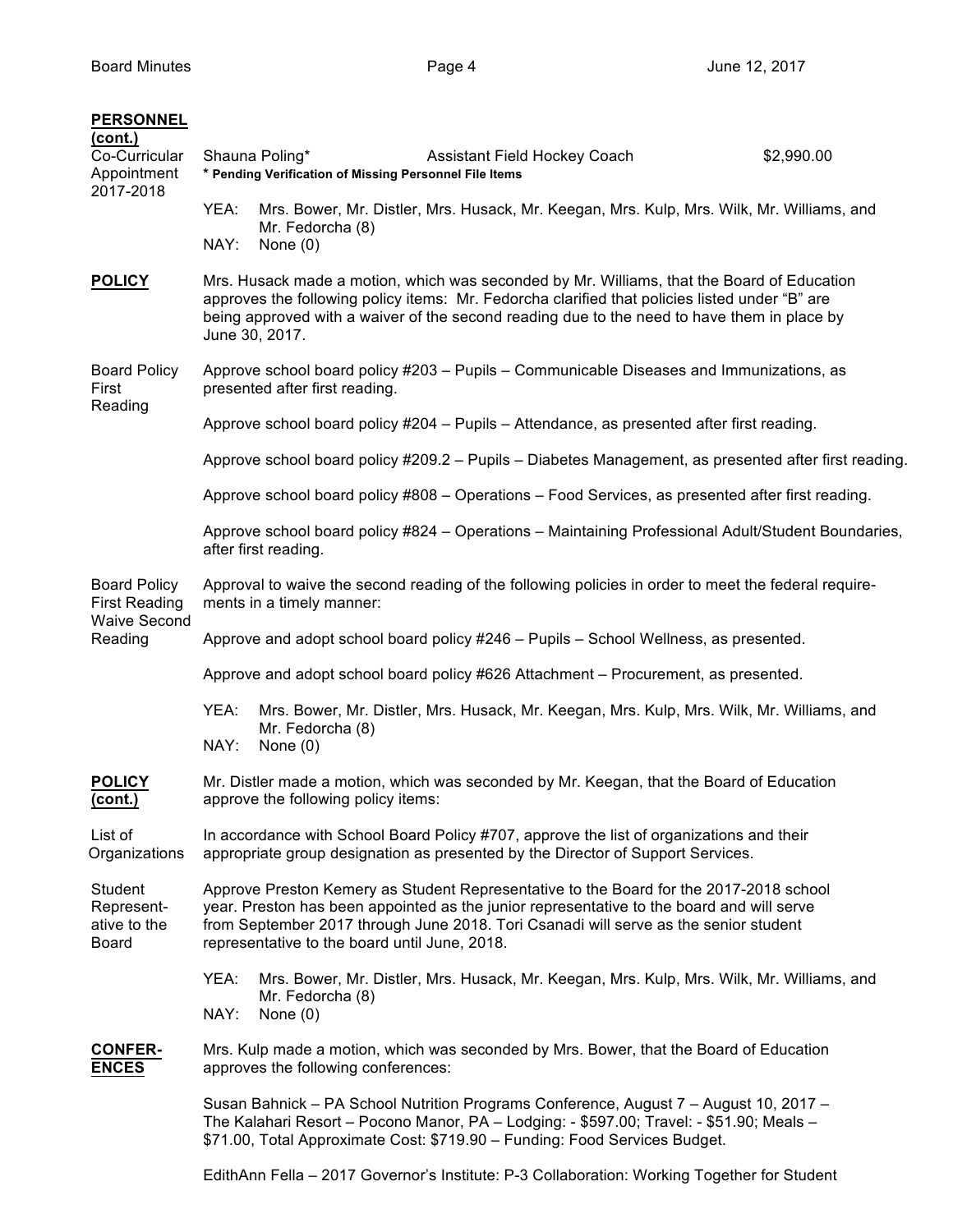**CONFER-**

Success – July 11-13, 2017 – Skytop Lodge, Skytop, PA – Meals - \$99.00 – Total Approximate Cost: \$99.00 – Funding: Curriculum & Instruction Budget

## **ENCES** Susanne Hegedus – 2017 Governor's Institute: P-3 Collaboration: Working Together for Student Success – July 11-13, 2017 – Skytop Lodge, Skytop, PA – Meals - \$99.00 – Total Approximate Cost: \$99.00 – Funding: Curriculum & Instruction Budget Janet Hofelich – 2017 Governor's Institute: P-3 Collaboration: Working Together for Student Success – July 11-13, 2017 – Skytop Lodge, Skytop, PA – Meals - \$99.00 – Total Approximate Cost: \$99.00 – Funding: Curriculum & Instruction Budget Paul Leonzi – 2017 Governor's Institute: P-3 Collaboration: Working Together for Student Success – July 11-13, 2017 – Skytop Lodge, Skytop, PA – Meals - \$99.00 – Total Approximate Cost: \$99.00 – Funding: Curriculum & Instruction Budget Kara Richardson – 2017 Governor's Institute: P-3 Collaboration: Working Together for Student Success – July 11-13, 2017 – Skytop Lodge, Skytop, PA – Meals - \$99.00 – Total Approximate Cost: \$99.00 – Funding: Curriculum & Instruction Budget Diane Saeger – 2017 Governor's Institute: P-3 Collaboration: Working Together for Student Success – July 11-13, 2017 – Skytop Lodge, Skytop, PA – Meals - \$99.00 – Total Approximate Cost: \$99.00 – Funding: Curriculum & Instruction Budget YEA: Mrs. Bower, Mr. Distler, Mrs. Husack, Mr. Keegan, Mrs. Kulp, Mrs. Wilk, Mr. Williams, and Mr. Fedorcha (8) NAY: None (0) **CURRIC-** Mr. Williams made a motion, which was seconded by Mrs. Husack, that the Board of Education **ULUM AND** approves the following curriculum and instruction items: **INSTRUC-TION** Title I & Approve to authorize proper officials to execute contracts for Title I and Title IIA for the 2017- Title IIA- 2018 school year. 2017-2018 ESY Program Approve to conduct an Extended School Year Program from July 10-27, 2017, for special education 2017 students in our district. Approve to employ three teachers for four hours per day, one nurse, and five instructional assistants for three hours per day. Title I IU#21 Approve the final agreement with CLIU #21 for Title I Services for the 2016-2017 school year Services in the amount of \$4,716.97. 2016-2017 Wonders K-5 Approve the purchase of a K-5 English Language Arts curriculum: Wonders 2017; McGraw Hill, English/ at a cost not to exceed \$146,000.00. This program is included in the 2017-2018 budget. Language Arts Curriculum YEA: Mrs. Bower, Mr. Distler, Mrs. Husack, Mr. Keegan, Mrs. Kulp, Mrs. Wilk, Mr. Williams, and Mr. Fedorcha (8) NAY: None (0) **NEW** Mr. Keegan made a motion, which was seconded by Mrs. Bower, that the Board of Education **BUSINESS** approves the following new business items: Salary and Benefit Agree- Approve the new Salary and Benefit Agreement between the Northern Lehigh School ment Conf. District and the Confidential Secretary to the Superintendent. Secretary to **Superintendent** School Approve the new Salary and Benefit Agreement between the Northern Lehigh School District and the Police Officer School Police Officer. **Agreement**

YEA: Mrs. Bower, Mr. Distler, Mrs. Husack, Mr. Keegan, Mrs. Kulp, Mrs. Wilk, Mr. Williams, and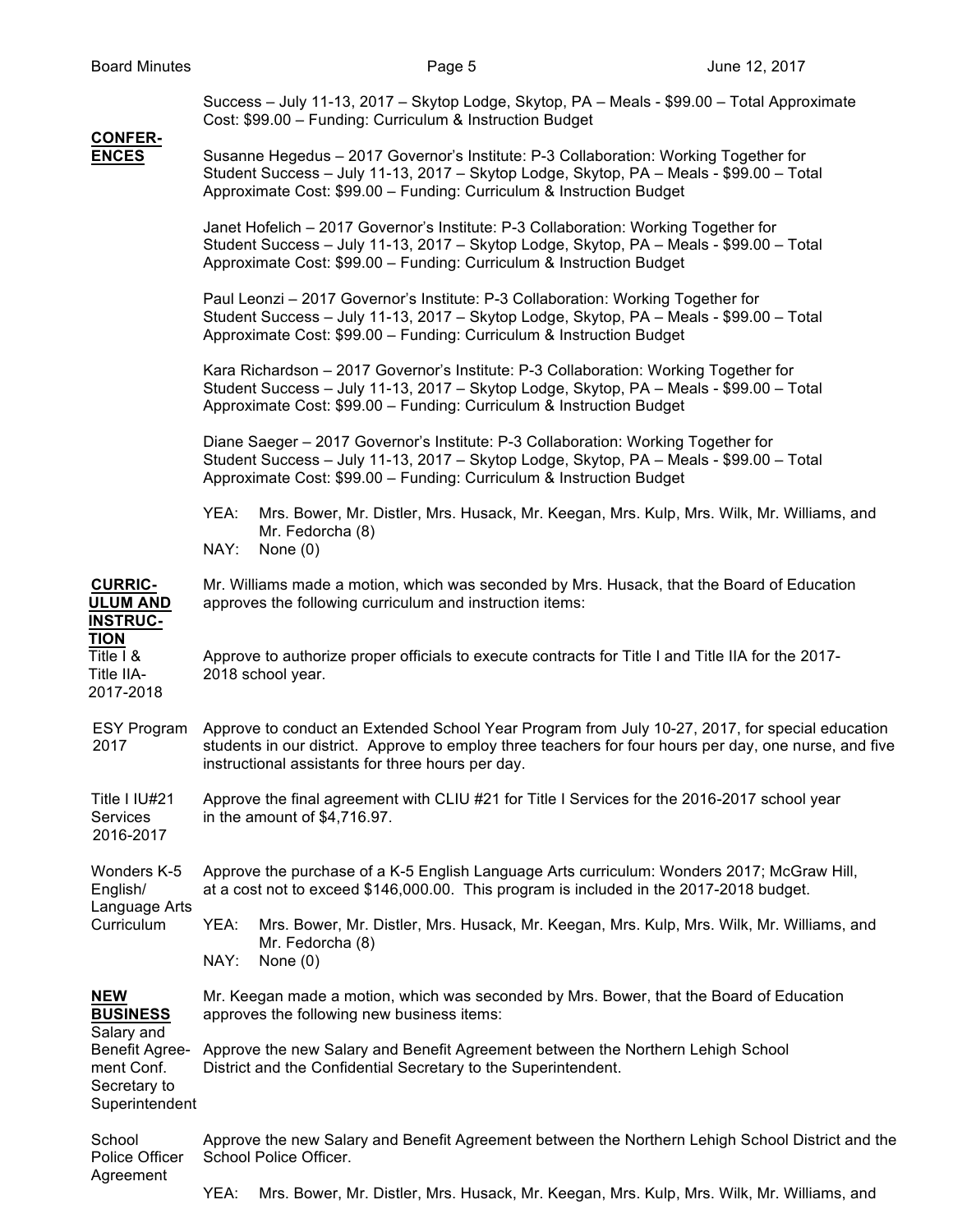| <b>FINANCIAL</b>                             | Mr. Fedorcha (8)<br>NAY:<br>None $(0)$<br>Mr. Distler made a motion, which was seconded by Mrs. Kulp, that the Board of Education approves the<br>following financial items:                                                                                                                                                                                                                                                                                                                                                                                        |  |  |
|----------------------------------------------|---------------------------------------------------------------------------------------------------------------------------------------------------------------------------------------------------------------------------------------------------------------------------------------------------------------------------------------------------------------------------------------------------------------------------------------------------------------------------------------------------------------------------------------------------------------------|--|--|
| Financial<br>Reports                         | Approve the following financial reports:<br>General Fund Account month of May, 2017<br>NLMS Student Activities Account month of May, 2017<br>NLHS Student Activities and Scholarship Account month of May, 2017                                                                                                                                                                                                                                                                                                                                                     |  |  |
| List of<br><b>Bills</b>                      | Approve the Following List of Bills:<br>General Fund months of May & June, 2017<br>Cafeteria Fund months of May & June, 2017<br>Refreshment Stand month of May, 2017                                                                                                                                                                                                                                                                                                                                                                                                |  |  |
| <b>Budgetary</b><br>Transfers                | Allow business office to complete budgetary transfers for the 2016-2017 end of year audit.                                                                                                                                                                                                                                                                                                                                                                                                                                                                          |  |  |
| Willis of<br>Pennsylvania<br>Ins.Broker      | Appoint Willis of Pennsylvania, Inc. as the district insurance broker for Property, Casualty,<br>& Liability insurance for the 2017-2018 school year.                                                                                                                                                                                                                                                                                                                                                                                                               |  |  |
| <b>District</b>                              | Award insurance coverage for the 2017-2018 school year to the following companies:                                                                                                                                                                                                                                                                                                                                                                                                                                                                                  |  |  |
| Insurances                                   | Commercial Package and Automobile (Vehicle Liability, General Liability Property Insurance<br>and Boiler and Machinery) Graphic Arts (UTICA) National Insurance Company - \$81,974.00. The<br>premium is an increase of \$2,898.00 over last year's rate.                                                                                                                                                                                                                                                                                                           |  |  |
|                                              | Commercial Umbrella Liability Insurance - North River Insurance Company - \$17,991.00. The premium<br>is an increase of \$143.00 over last year's rate.                                                                                                                                                                                                                                                                                                                                                                                                             |  |  |
|                                              | School Leaders Error and Omissions Liability - National Union Fire Insurance Company - \$29,712.00.<br>The premium is a decrease of \$886.00 over last year's rate.                                                                                                                                                                                                                                                                                                                                                                                                 |  |  |
| Worker's<br>Insurance<br>Consortium          | Appoint School District's Insurance Consortium as the district's Workers' Compensation<br>Compensation carrier for the 2017-2018 school year at an estimated premium of \$73,967.00, approximately<br>School District a reduction of \$5,152.00. This amount is an estimated total, final cost is based on actual payroll<br>figures.                                                                                                                                                                                                                               |  |  |
| <b>District</b><br>Financial<br>Institutions | Authorize the following financial institutions to act as approved depositories for school district funds<br>and or temporary investments. The Northern Lehigh School Board further authorizes the following<br>financial institutions to transfer funds on deposit to any other bank for the credit of the Northern<br>Lehigh School District. The Board further authorizes the Business Manager and/or Superintendent to<br>enter into agreements, supplements or amendments to agreements to implement the foregoing<br>operations for the 2017-2018 school year. |  |  |
|                                              | <b>Prudential-Bache Government Securities Trust</b><br>Key Bank, NA<br>Wells Fargo National Bank<br>Pennsylvania Local Government Investment Trust (PLGIT)<br><b>TD Wealth</b><br><b>Embassy Bank</b>                                                                                                                                                                                                                                                                                                                                                               |  |  |
| Middle School<br>Track & Field<br>Program    | Approve the addition of a Middle School Track & Field program to begin during the 2017-2018<br>school year. Cost of this program will include one coaching position, supplies, transportation,<br>officials, and game workers. Estimated cost during the 2017-2018 school year will not exceed<br>\$5,500.00                                                                                                                                                                                                                                                        |  |  |
| Payment of<br>Bills In<br>July               | Approve to grant permission to the business office to pay general fund and capital projects bills<br>that are scheduled for payment during the month of July as required by contract. There is no<br>scheduled board meeting in July.                                                                                                                                                                                                                                                                                                                               |  |  |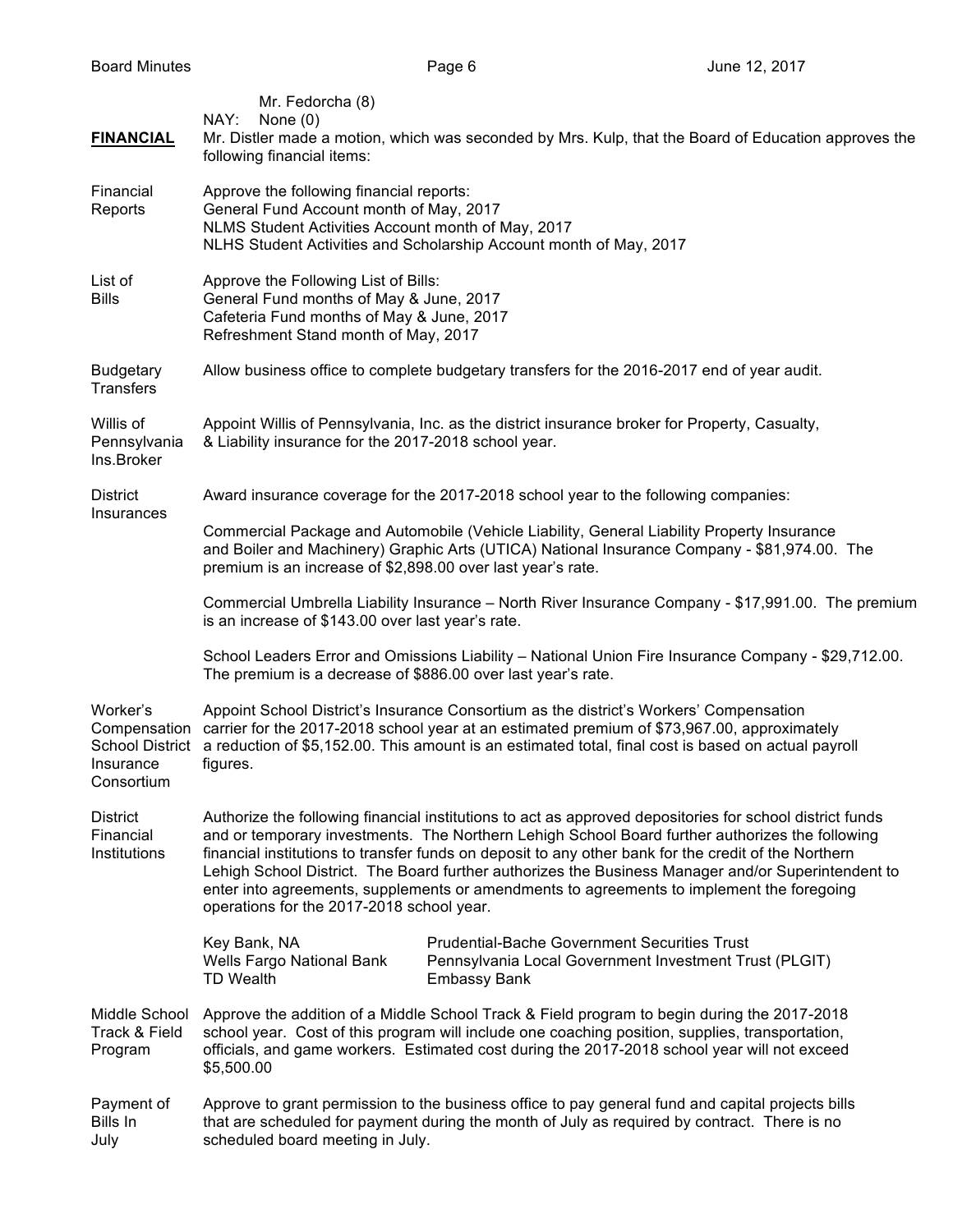| <b>FINANCIAL</b><br>(cont.)                                                 |                                                                                                                                                                                                                                                                                                                                                                                                                                                                                                                                                                                                                                                                                          |
|-----------------------------------------------------------------------------|------------------------------------------------------------------------------------------------------------------------------------------------------------------------------------------------------------------------------------------------------------------------------------------------------------------------------------------------------------------------------------------------------------------------------------------------------------------------------------------------------------------------------------------------------------------------------------------------------------------------------------------------------------------------------------------|
| Board<br>Secretary &<br>Treasurer                                           | Approve to renew the following expiring bonds for the 2017-2018 fiscal year through Willis of<br>Pennsylvania, Inc.                                                                                                                                                                                                                                                                                                                                                                                                                                                                                                                                                                      |
| <b>Bonds</b><br>2017-2018                                                   | A \$50,000 Board Secretary Bond for the term of July 1, 2017 to July 1, 2018 at an annual<br>premium of \$175.00.                                                                                                                                                                                                                                                                                                                                                                                                                                                                                                                                                                        |
|                                                                             | A \$50,000 Board Treasurer Bond for the period July 1, 2017 to July 1, 2018 at an annual premium cost of<br>\$269.00.                                                                                                                                                                                                                                                                                                                                                                                                                                                                                                                                                                    |
| California<br><b>First Leasing</b><br>Corporation<br>Computer<br>Leasing    | Upon final approval of the General Fund 2017-2018 budget, approve the lease from California First<br>Leasing Corporation, 18201 Von Karman Avenue, Suite 800, Irvine, CA 92612 for \$61,000 per year<br>with a lease term of 36 months and a one (\$1) dollar buyout option at the end of the lease agreement.<br>The lease will be used to purchase Chromebooks and charging stations for Slatington Elementary<br>School, laptops for Slatington Elementary and High School faculty, replacement interactive projectors<br>(10) for the High School and a replacement projector for the Middle School auditorium.                                                                      |
| Commit<br>Assign<br><b>Fund Balance</b>                                     | Approve to commit and/or assign portions of the June 30, 2017 fund balance for the<br>following purposes (actual amounts to be determined after completion of the 2016-2017 end of year<br>audit):                                                                                                                                                                                                                                                                                                                                                                                                                                                                                       |
|                                                                             | <b>PSERS</b> Increase<br><b>Replacement Equipment</b><br><b>Health Insurance Premiums</b><br>Long Range Maintenance<br>Technology                                                                                                                                                                                                                                                                                                                                                                                                                                                                                                                                                        |
| Supplemental<br>Salary<br>Schedule                                          | Approve the Supplemental Personnel Salary Schedule for the 2017-2018 school year as<br>presented.                                                                                                                                                                                                                                                                                                                                                                                                                                                                                                                                                                                        |
| Blackboard<br>Connect<br>Agreement                                          | Allow administration to continue the agreement with Blackboard Connect for a School to Parent<br>communication system at a yearly cost of \$2,736.00. There is no increase over last year's cost.                                                                                                                                                                                                                                                                                                                                                                                                                                                                                        |
| Epic Health<br>Services, Inc.<br>Agreement                                  | Approve to authorize proper officials to enter into an agreement between the Northern<br>Lehigh School District and Epic Health Services, Inc. for the purpose of providing Behavior<br>Analytic Services for the 2017-2018 school year at a cost of \$95/hour for Master's Level Services.                                                                                                                                                                                                                                                                                                                                                                                              |
| <b>Center Stage</b><br>Lighting &<br>Rigging, Inc.<br>Auditorium<br>& Stage | Approve the awarding bid of the High School Auditorium and Stage renovations to Center Stage Lighting<br>& Rigging, Inc., at a cost of \$137,100.00, upon review and approval of specs, bids and proposals,<br>by the district solicitor.                                                                                                                                                                                                                                                                                                                                                                                                                                                |
| Track<br>Change<br>Order                                                    | Approve the change order for the track renovation project to include a Javelin Runway in the amount<br>of \$11,180.00.                                                                                                                                                                                                                                                                                                                                                                                                                                                                                                                                                                   |
| Supervisor                                                                  | Summer Youth Approve to employ Stephen Shuey as the Supervisor for the Summer Youth Work Program through<br>Work Program Lehigh Career & Technical Institute and the Lehigh Valley Workforce Development Board, at a stipend<br>of \$7,400.00, and supplies at a cost not to exceed \$2,000.00, to be paid from the Superintendent's<br>Budget. Approximately four students will work 30 hours per week, from July 3 - August 11, 2017 at<br>a rate of \$8.50 per hour which is paid by Lehigh Valley Workforce Development. The students will be<br>doing projects such as painting classroom placards, touching-up chipped paint, and murals which will<br>be supervised by Mr. Shuey. |
| Homestead/                                                                  | Approve the following Homestead/Farmstead Resolution, as presented.                                                                                                                                                                                                                                                                                                                                                                                                                                                                                                                                                                                                                      |
| Farmstead<br>Resolution<br>2017                                             | <b>NORTHERN LEHIGH SCHOOL DISTRICT</b>                                                                                                                                                                                                                                                                                                                                                                                                                                                                                                                                                                                                                                                   |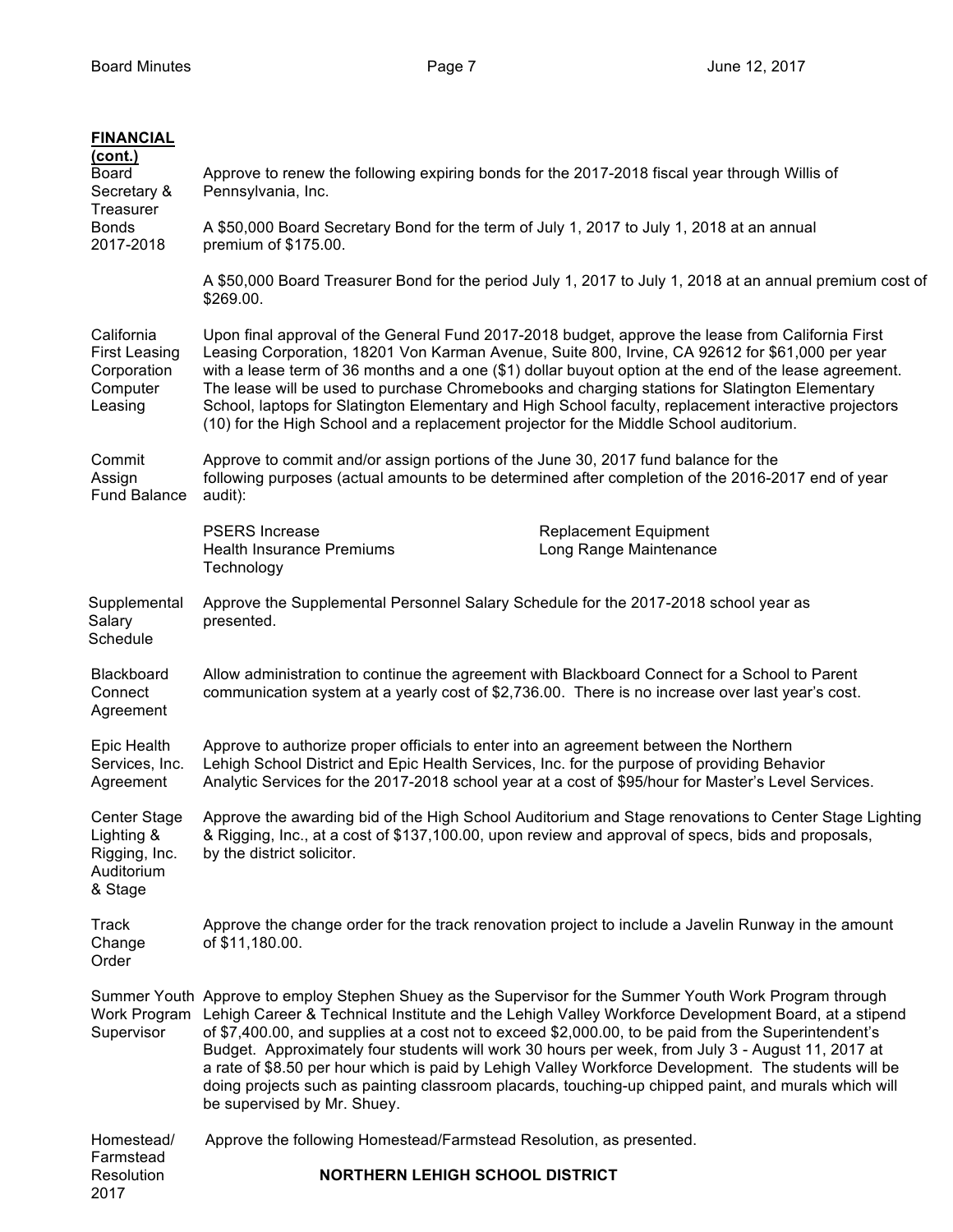### **2017 Homestead and Farmstead Exclusion Resolution**

# **FINANCIAL**

**(cont.)**

**RESOLVED**, by the Board of School Directors of the Northern Lehigh School District, that homestead and farmstead exclusion real estate tax assessment reductions are authorized for the school year beginning July 1, 2017, under the provisions of the Homestead Property Exclusion Program Act (part of Act 50 of 1998) and the Taxpayer Relief Act (Act 1 of 2006), as follows:

- 1. **Aggregate amount available for homestead and farmstead real estate tax reduction.** The following amounts are available for homestead and farmstead real estate tax reduction for the school year beginning July 1, 2017:
	- a. **Gambling tax funds.** The Pennsylvania Department of Education (PDE) has notified the School District that PDE will pay to the School District during the school year pursuant to Act 1, 53 P.S. § 6926.505(b), as a property tax reduction allocation funded by gambling tax funds, the amount of \$946,008.58 plus an additional \$64, which was undistributed school year beginning July 1, 2017, for a total amount of \$946,072.58.
	- b. **Philadelphia tax credit reimbursement funds**. PDE has notified the School District that PDE will pay to the School District during the school year pursuant to Act 1, 53 P.S. § 6926.324(3), as reimbursement for Philadelphia tax credits claimed against the School District earned income tax by School District resident taxpayers, the amount of \$8,684.65.
	- c. **Aggregate amount available.** Adding these amounts, the aggregate amount available during the school year for real estate tax reduction is \$954,757.23.
- 2. **Homestead/farmstead numbers.** Pursuant to Act 50, 54 Pa. C.S. § 8584(i), and Act P.S. § 6926.341(g)(3), the County has provided the School District with a certified report listing approved homesteads and approved farmsteads as follows:
	- a. **Homestead property number.** The number of approved homesteads within the School District is 3,618.
	- b. **Farmstead property number.** The number of approved farmsteads within the School District is 23.
	- c. **Homestead/farmstead combined number.** Adding these numbers, the aggregate number of approved homesteads and approved farmsteads is 3,641.
- 3. **Real estate tax reduction calculation.** The school board has decided that the homestead exclusion amount and the farmstead exclusion amount shall be equal. Dividing the paragraph 1(c) aggregate amount available during the school year for real estate tax reduction of \$954,757.23 by the paragraph 2(c) aggregate number of approved homesteads and approved farmsteads of 3,641 (before considering the assessed value of approved homesteads and approved farmsteads having an assessed value below the preliminary calculation of the maximum real estate assessed value reduction amount to be established as the homestead and farmstead exclusion amount), the preliminary calculation of the maximum real estate tax reduction amount applicable to each approved homestead and to each approved farmstead is \$262.22.

Based on calculations provided by the School District Business Office from the best available information and carefully evaluated by the School Board, considering the assessed value of approved homesteads and approved farmsteads having an assessed value below the preliminary calculation of the maximum real estate assessed value reduction amount to be established as the homestead exclusion and the farmstead exclusion amount, an additional aggregate amount of \$21,847.42 will be available during the school year for real estate tax reduction applicable to approximately 3,446 homesteads and farmsteads, resulting in an additional real estate tax reduction amount available for each homestead and farmstead of \$6.33. Adding this additional amount to the preliminary calculation of the maximum real estate tax reduction amount of 262.22,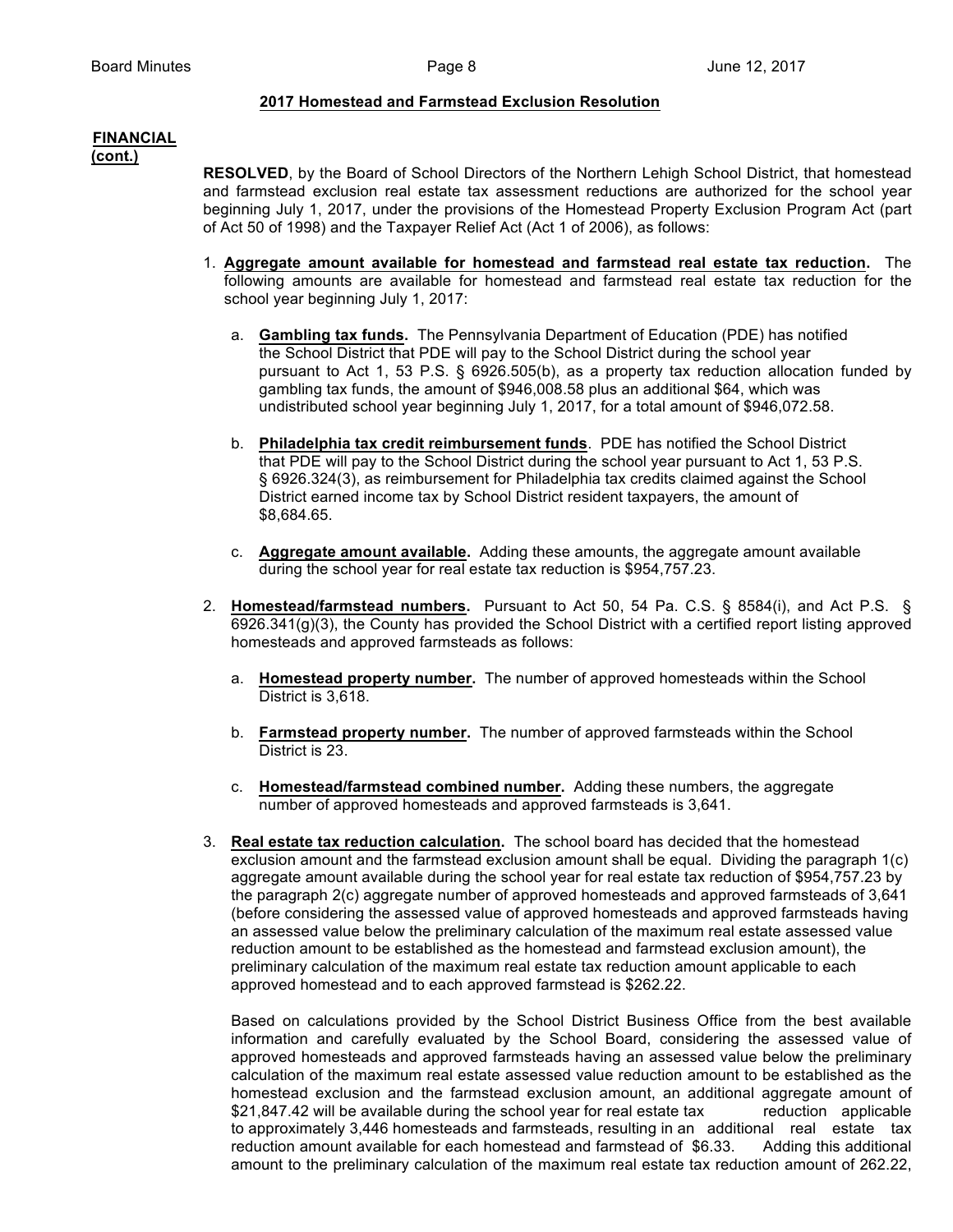the final maximum real estate tax reduction amount applicable to each approved homestead and to each approved farmstead is \$268.55.

### **FINANCIAL**

- **(cont.)** 4**. Homestead exclusion calculation.** Dividing the paragraph 3 maximum real estate tax reduction amount of \$268.55 by the School District real estate tax rate of 21.3422 mills (.0213422) for Lehigh County and 61.8110 mills (.0618110) for Northampton County, the maximum real estate assessed value reduction to be reflected on tax notices as a homestead exclusion for each approved homestead is \$12,583 for Lehigh County or \$4,345 for Northampton County, and the maximum real estate assessed value reduction to be reflected on tax notices as a farmstead exclusion for each approved farmstead is \$12,583 for Lehigh County or \$4,345 for Northampton County
	- 5. **Homestead/farmstead exclusion authorization – July 1 tax bills.** The tax notice issued to the owner of each approved homestead within the School District shall reflect a homestead exclusion real estate assessed value reduction equal to the lesser of: (a) the County-established assessed value of the homestead, or (b) the paragraph 4 maximum real estate assessed value reduction of \$12,583 for Lehigh County or \$4,345 for Northampton County. The tax notice issued to the owner of each approved farmstead within the School District shall reflect an additional farmstead exclusion real estate assessed value reduction equal to the lesser of: (a) the County-established assessed value of the farmstead, or (b) the paragraph 4 maximum real estate assessed value reduction of \$12,583 for Lehigh County or \$4,345 for Northampton County. For purposes of this Resolution, "approved homestead" and "approved farmstead" shall mean homesteads and farmsteads listed in the report referred to in paragraph 2 above and received by the School District from the County Assessment Office on or before May 1 pursuant to Act 1, 53 P.S. § 6926.341(g)(3), based on homestead/farmstead applications filed with the County Assessment Office on or before March 1. This paragraph 5 will apply to tax notices issued based on the initial tax duplicate used in issuing initial real estate tax notices for the school year, which will be issued on or promptly after July 1, and will not apply to interim real estate tax bills.
	- YEA: Mrs. Bower, Mr. Distler, Mrs. Husack, Mr. Keegan, Mrs. Kulp, Mrs. Wilk, Mr. Williams, and Mr. Fedorcha (8)
	- NAY: None (0)

**INFOR-** Minutes of the Carbon Lehigh Intermediate Unit 21 Board of Directors meeting held on April 27, 2017, **MATION** were distributed.

> Minutes of the Lehigh Carbon Community College Board of Trustees meeting held on April 6, 2017 were distributed.

Minutes of the Lehigh Career & Technical Institute Joint Operating Committee meeting held on April 26, 2017, were distributed.

**ADOPTION** Mrs. Kulp made a motion, which was seconded by Mr. Keegan, that the Board of Education adopts **OF** the general fund final budget of the Northern Lehigh School District for the 2017-2018 school year **GENERAL** in the amount of \$34,059,577.00.

**FUND FINAL FOR**

- **BUDGET** 1. A 21.3422 millage rate for Lehigh County and a 61.8110 millage rate for Northampton County.
- **2017-2018** 2. A \$5.00 Resident Per Capita Tax, taxable on 18 year olds and over based on Section 679 of the School Code of 1949. No change from 2016-2017.
	- 3. Taxes under Act 511 with no changes from 2016-2017:
		- a. A 1% Earned Income Tax shared equally with coterminous municipalities.
		- b. A Realty Transfer Tax shared equally with the coterminous municipalities.
		- c. A \$5.00 Resident Per Capita Tax taxable on residents age 18 and over.
		- d. A \$5.00 Local Service Tax (formerly Emergency and Municipal Services Tax)

### **RECOMMENDATION…. That the Board of Education adopts the 2017-2018 Northern Lehigh School District Budget.**

YEA: Mrs. Bower, Mr. Distler, Mrs. Husack, Mr. Keegan, Mrs. Kulp, Mrs. Wilk, Mr. Williams, and